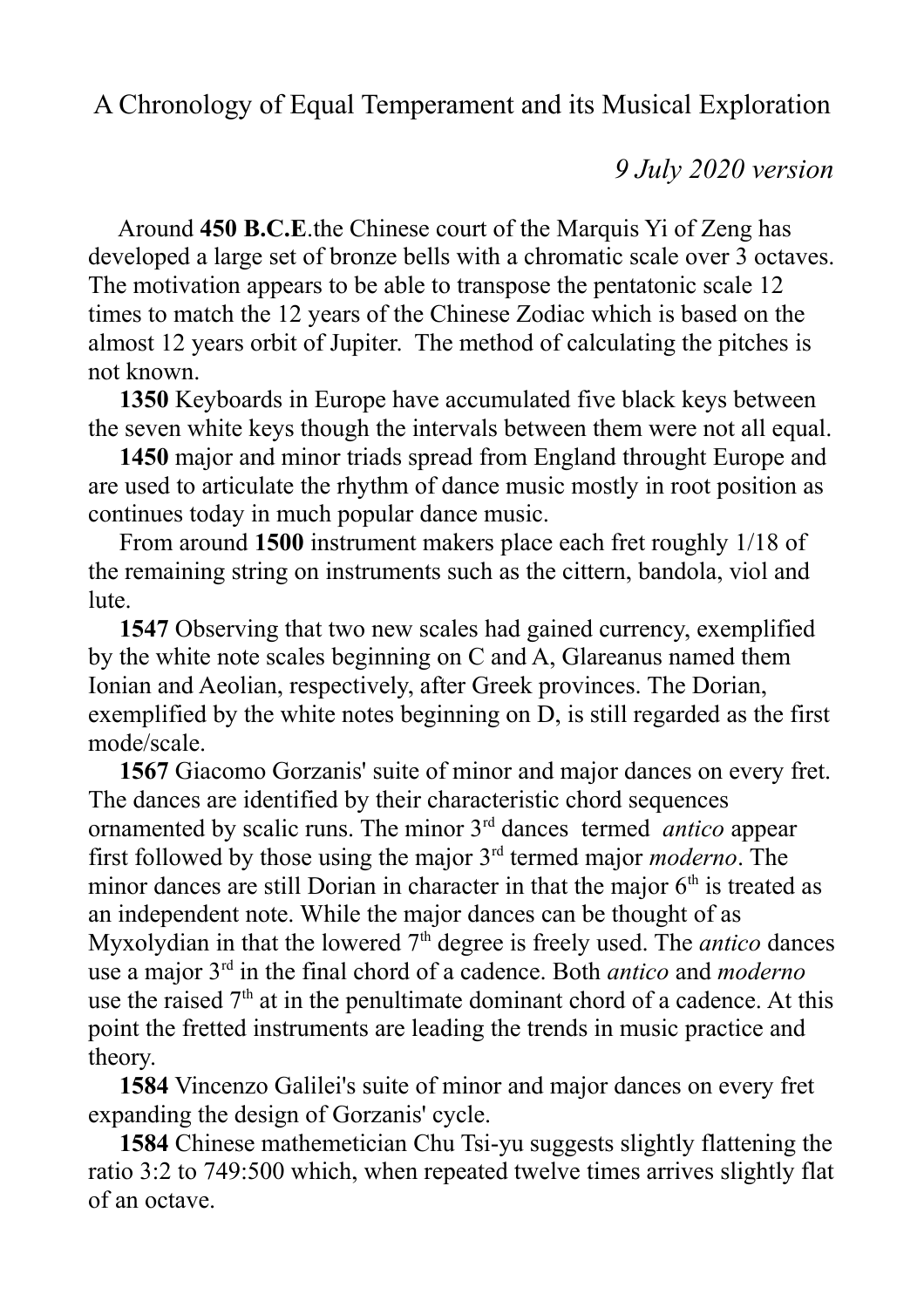**1605** the mathematician Simon Stevin arrives at a the  $12<sup>th</sup>$  root of 2 as the ideal guide to the placement to frets. The 749:500 method is slighlty flatter and the 18/17 method slightly flatter still.

 **1691** The eclipse of the Dorian is heralded by the French mathematician M.Ozanam who lists twelve major (Ionian) and minor (Aeolian) keys in his *Dictionaire Mathematic.*

 **1713** A similar list appears in Johann Mattheson's *Das neueroeffnete Orchestre.*

 **1722** J S Bach's Well-tempered Clavier follows a similar design to Gorzanis and Galilei except that now the Ionian (major scale) pieces comes first followed by the minor. Within the minor scale the major  $6<sup>th</sup>$  has lost its independent status and is only permitted as an adjuct to the raised 7<sup>th</sup> (leading note). Bach adjusts the key signature to make the minor scale clearly Aeolian rather than Dorian greatly strengthening this trend. The pieces, a prelude and fugue, are of a more serious nature than Gorzanis' or Galiei's, influenced by church music and containing many modulations now made easier by the reduction of scale options.

 **Around 1750** the capo is invented allowing guitarists to transpose fingering shapes.

 **1757** C.P.E.Bach in his *True Art of Keyboard Playing* list only what has come to be know as the *melodic minor* e.g. 0 2 3 5 7 9 11 12 frets in ascent, 12 10 8 7 5 3 2 0 in descnt.

 **1797** Gossec institutes the *harminic minor* at the Paris Conservatoire, e.g. 0 2 3 5 7 8 11 12 in ascent and descent.

 Gradually Equal Temperament spreads to all instruments of the orchestra, the organ being the last and most expensive to adapt.

 After **around 1850** classical composers begin to look beyond the Ionion/Aeolian options to revisit the Dorian and other modes and explore the full chromatic potential of Equal Temperament. Various alternatives to the Ionian/Aeolian options are widely explored in  $20<sup>th</sup>$  and  $20st$  century popular music and jazz.

 **1880** Alexander divised the Equally tempered fret into a hundred parts know as *cents* and use this measure to describethe scales of global cultures. Subsequently modern media has contributed to the global spread of equal temperament and the obliteration of many such tunings.

 **1959** Miles Davis released the recording *Kind of Blue* which explores new ways of improvising on the modes. One track *So what* holds the improvisors to the Dorian as strictly as early plainchant, much more strictly than the musicians of the Renaissance. The bridge shifts the Dorian